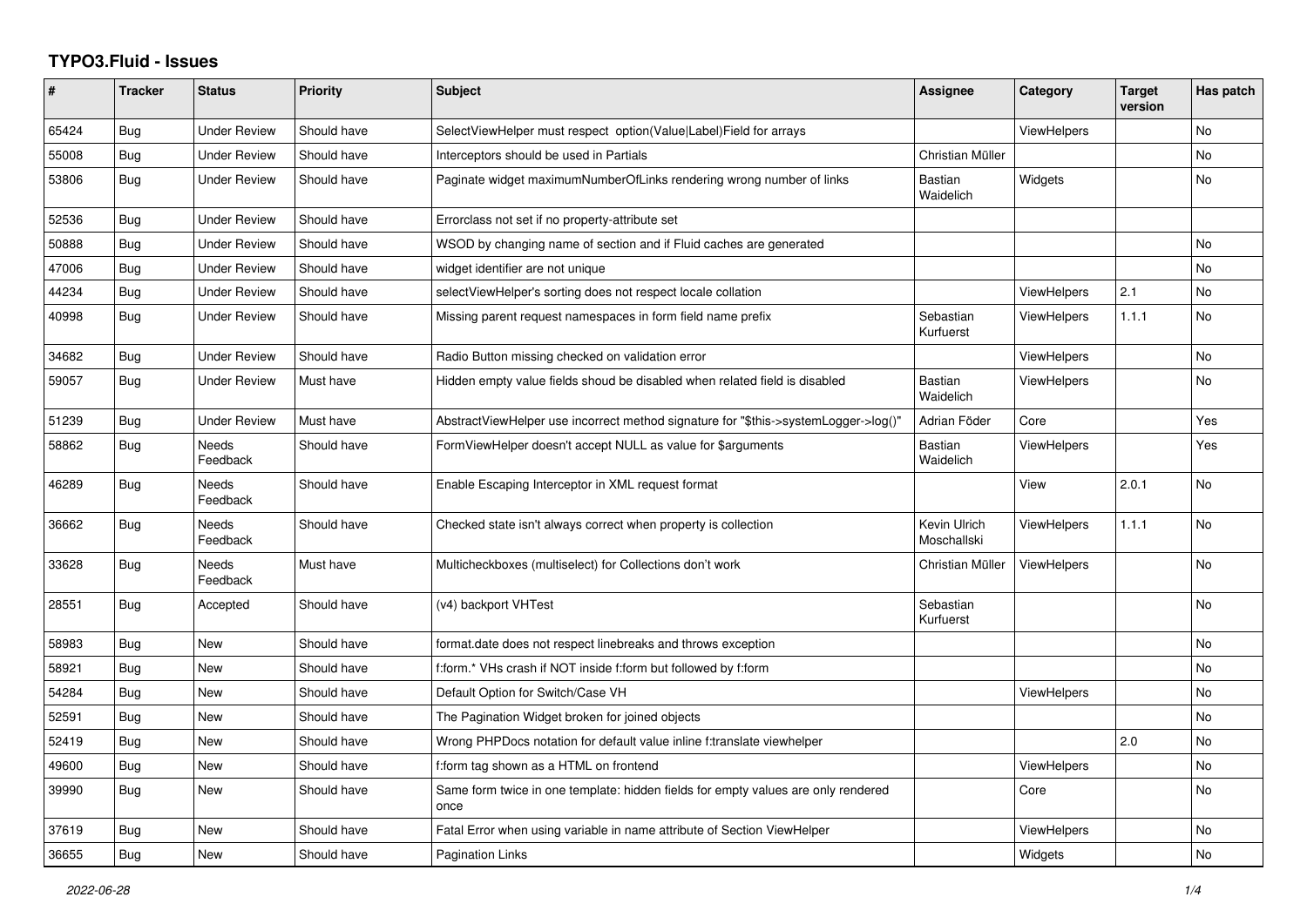| #     | <b>Tracker</b> | <b>Status</b>            | <b>Priority</b> | <b>Subject</b>                                                                                              | <b>Assignee</b>        | Category           | <b>Target</b><br>version | Has patch |
|-------|----------------|--------------------------|-----------------|-------------------------------------------------------------------------------------------------------------|------------------------|--------------------|--------------------------|-----------|
| 30937 | Bug            | <b>New</b>               | Should have     | CropViewHelper stringToTruncate can't be supplied so it can't be easily extended                            |                        | <b>ViewHelpers</b> |                          | Yes       |
| 28554 | Bug            | <b>New</b>               | Should have     | (v4) implement feature flag to disable caching                                                              |                        |                    |                          | No.       |
| 28553 | Bug            | New                      | Should have     | improve XHProf test setup                                                                                   |                        |                    |                          | No        |
| 28552 | Bug            | <b>New</b>               | Should have     | (v5) write ViewHelper test for compiled run; adjust functional test to do two passes<br>(uncached & cached) |                        |                    |                          | No        |
| 28550 | Bug            | <b>New</b>               | Should have     | (v4) make widgets cacheable, i.e. not implement childnodeaccess interface                                   |                        |                    |                          | No        |
| 28549 | Bug            | <b>New</b>               | Should have     | make widgets cacheable, i.e. not implement childnodeaccess interface                                        |                        |                    |                          | <b>No</b> |
| 13045 | <b>Bug</b>     | <b>New</b>               | Should have     | Entity decode of strings are different between if-conditions and output of variable                         |                        |                    |                          |           |
| 12863 | Bug            | New                      | Should have     | Attributes of a viewhelper can't contain a '-'                                                              | Sebastian<br>Kurfuerst | Core               |                          | No        |
| 8648  | Bug            | New                      | Should have     | format.crop ViewHelper should support all features of the crop stdWrap function                             |                        | ViewHelpers        |                          | No        |
| 3481  | Bug            | New                      | Should have     | Use ViewHelperVariableContainer in PostParseFacet                                                           |                        | Core               |                          | No        |
| 60856 | Bug            | New                      | Must have       | Target attribute not supported by the form viewhelper                                                       |                        | <b>ViewHelpers</b> |                          | Yes       |
| 57885 | Bug            | New                      | Must have       | Inputs are cleared from a second form if the first form produced a vallidation error                        |                        |                    |                          | No        |
| 49038 | <b>Bug</b>     | New                      | Must have       | form select does not select the first item if prependOptionValue is used                                    |                        |                    |                          | No        |
| 45384 | Bug            | <b>New</b>               | Must have       | Persisted entity object in widget-configuration cannot be deserialized (after reload)                       |                        | Widgets            | 2.0.1                    | No        |
| 40064 | Bug            | <b>New</b>               | Must have       | Multiselect is not getting persisted                                                                        |                        | ViewHelpers        |                          | <b>No</b> |
| 38369 | Bug            | New                      | Must have       | Resource ViewHelpers should not fall back to request package                                                |                        | View               |                          | No        |
| 33551 | <b>Bug</b>     | New                      | Must have       | View helper values break out of a partial scope                                                             | Sebastian<br>Kurfuerst | Core               |                          | No        |
| 27607 | Bug            | <b>New</b>               | Must have       | Make Fluid comparisons work when first element is STRING, second is NULL.                                   |                        | Core               |                          | No        |
| 52640 | Feature        | <b>Under Review</b>      | Should have     | Create an UnlessViewHelper as opposite to the IfViewHelper                                                  | Marc Neuhaus           |                    |                          | No        |
| 49756 | Feature        | <b>Under Review</b>      | Should have     | Select values by array key in checkbox viewhelper                                                           |                        |                    |                          | No        |
| 46257 | Feature        | <b>Under Review</b>      | Should have     | Add escape sequence support for Fluid                                                                       |                        | Core               |                          | No.       |
| 43346 | Feature        | <b>Under Review</b>      | Should have     | Allow property mapping configuration via template                                                           | Karsten<br>Dambekalns  | <b>ViewHelpers</b> | 2.1                      | No.       |
| 8989  | Feature        | <b>Needs</b><br>Feedback | Could have      | Search path for fluid template files                                                                        |                        | View               |                          | No        |
| 45345 | Feature        | <b>Needs</b><br>Feedback | Should have     | Easy to use comments for fluid that won't show in output                                                    |                        |                    |                          |           |
| 33394 | Feature        | <b>Needs</b><br>Feedback | Should have     | Logical expression parser for BooleanNode                                                                   | Tobias Liebig          | Core               |                          | <b>No</b> |
| 3291  | Feature        | Needs<br>Feedback        | Should have     | Cacheable viewhelpers                                                                                       |                        |                    |                          | No        |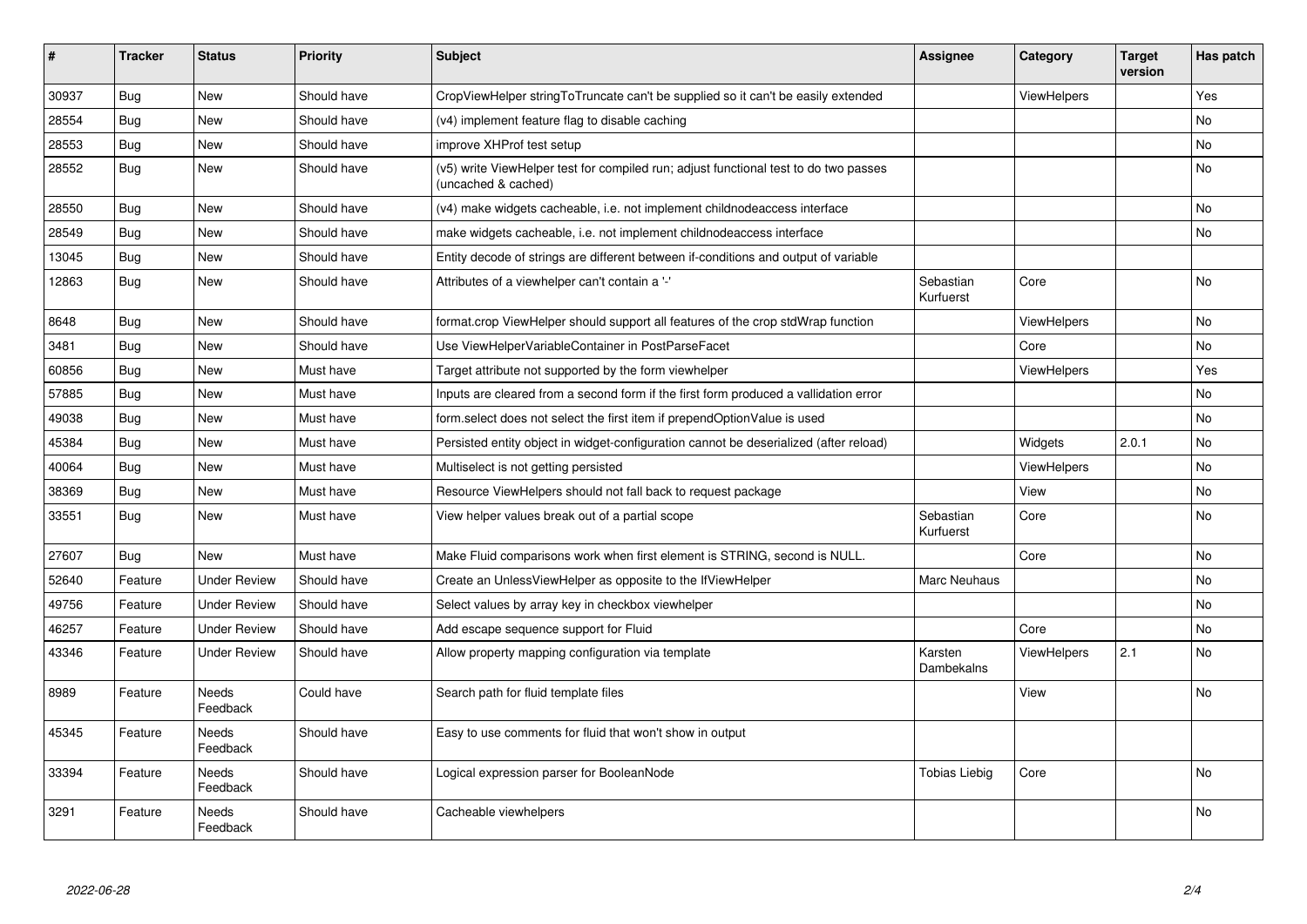| #     | <b>Tracker</b> | <b>Status</b>       | <b>Priority</b> | Subject                                                                                              | <b>Assignee</b>        | Category    | <b>Target</b><br>version | Has patch |
|-------|----------------|---------------------|-----------------|------------------------------------------------------------------------------------------------------|------------------------|-------------|--------------------------|-----------|
| 9005  | Feature        | Accepted            | Could have      | Fluid Template Analyzer (FTA)                                                                        | Sebastian<br>Kurfuerst |             |                          |           |
| 5933  | Feature        | Accepted            | Should have     | Optional section rendering                                                                           | Sebastian<br>Kurfuerst | ViewHelpers |                          | No        |
| 62346 | Feature        | New                 | Could have      | f:comment should have high precende                                                                  |                        | Core        | 3.x                      | No        |
| 60181 | Feature        | <b>New</b>          | Could have      | Caching mechanism for Fluid Views/Templates                                                          |                        | View        |                          | No        |
| 48355 | Feature        | New                 | Could have      | Assign output of viewhelper to template variable for further processing.                             |                        |             |                          |           |
| 36559 | Feature        | New                 | Could have      | New widget progress bar                                                                              |                        |             |                          | Yes       |
| 30555 | Feature        | New                 | Could have      | Make TagBuilder more extensible                                                                      |                        | Core        |                          | No        |
| 10472 | Feature        | New                 | Could have      | Fluid Standalone distribution                                                                        |                        | Core        |                          | No        |
| 7608  | Feature        | New                 | Could have      | Configurable shorthand/object accessor delimiters                                                    |                        | Core        |                          | Yes       |
| 3725  | Feature        | New                 | Could have      | <b>CSS Engine</b>                                                                                    | Christian Müller       | ViewHelpers |                          | No        |
| 1907  | Feature        | New                 | Could have      | Default values for view helpers based on context                                                     |                        | Core        |                          |           |
| 60271 | Feature        | New                 | Should have     | Paginate viewhelper, should also support arrays                                                      |                        |             |                          | No        |
| 60003 | Feature        | New                 | Should have     | Add required-Attribute to f:form.password                                                            |                        | ViewHelpers |                          | No        |
| 51277 | Feature        | New                 | Should have     | ViewHelper context should be aware of actual file occurrence                                         |                        |             |                          | No        |
| 46545 | Feature        | New                 | Should have     | Better support for arrays in options of SelectViewHelper                                             |                        |             |                          | No        |
| 45153 | Feature        | New                 | Should have     | f:be.menus.actionMenuItem - Detection of the current select option is insufficient                   |                        |             |                          | No        |
| 42397 | Feature        | New                 | Should have     | Missing viewhelper for general links                                                                 |                        |             |                          | No        |
| 40081 | Feature        | New                 | Should have     | Allow assigned variables as keys in arrays                                                           |                        |             |                          | No        |
| 39936 | Feature        | New                 | Should have     | registerTagAttribute should handle default values                                                    |                        | ViewHelpers |                          | No        |
| 38130 | Feature        | New                 | Should have     | Checkboxes and multiple select fields should have an assignable default value                        |                        |             |                          | No        |
| 37095 | Feature        | New                 | Should have     | It should be possible to set a different template on a Fluid TemplateView inside an<br>action        | Christopher<br>Hlubek  |             |                          | No        |
| 36410 | Feature        | <b>New</b>          | Should have     | Allow templates to send arguments back to layout                                                     |                        | ViewHelpers |                          | No        |
| 33215 | Feature        | New                 | Should have     | RFC: Dynamic values in ObjectAccess paths                                                            |                        |             |                          | No        |
| 31955 | Feature        | <b>New</b>          | Should have     | f:uri.widget                                                                                         |                        | Widgets     |                          | No        |
| 9514  | Feature        | New                 | Should have     | Support explicit Array Arguments for ViewHelpers                                                     |                        |             |                          |           |
| 4704  | Feature        | New                 | Should have     | Improve parsing exception messages                                                                   |                        | Core        |                          |           |
| 51100 | Feature        | New                 | Must have       | Links with absolute URI should have the option of URI Scheme                                         |                        | ViewHelpers |                          | No        |
| 5636  | Task           | <b>Under Review</b> | Must have       | Form RadioViewHelper and CheckBoxViewHelper miss check for existing object<br>before it is accessed. |                        |             |                          | No        |
| 46091 | Task           | Needs<br>Feedback   | Should have     | Show source file name and position on exceptions during parsing                                      |                        |             |                          | No        |